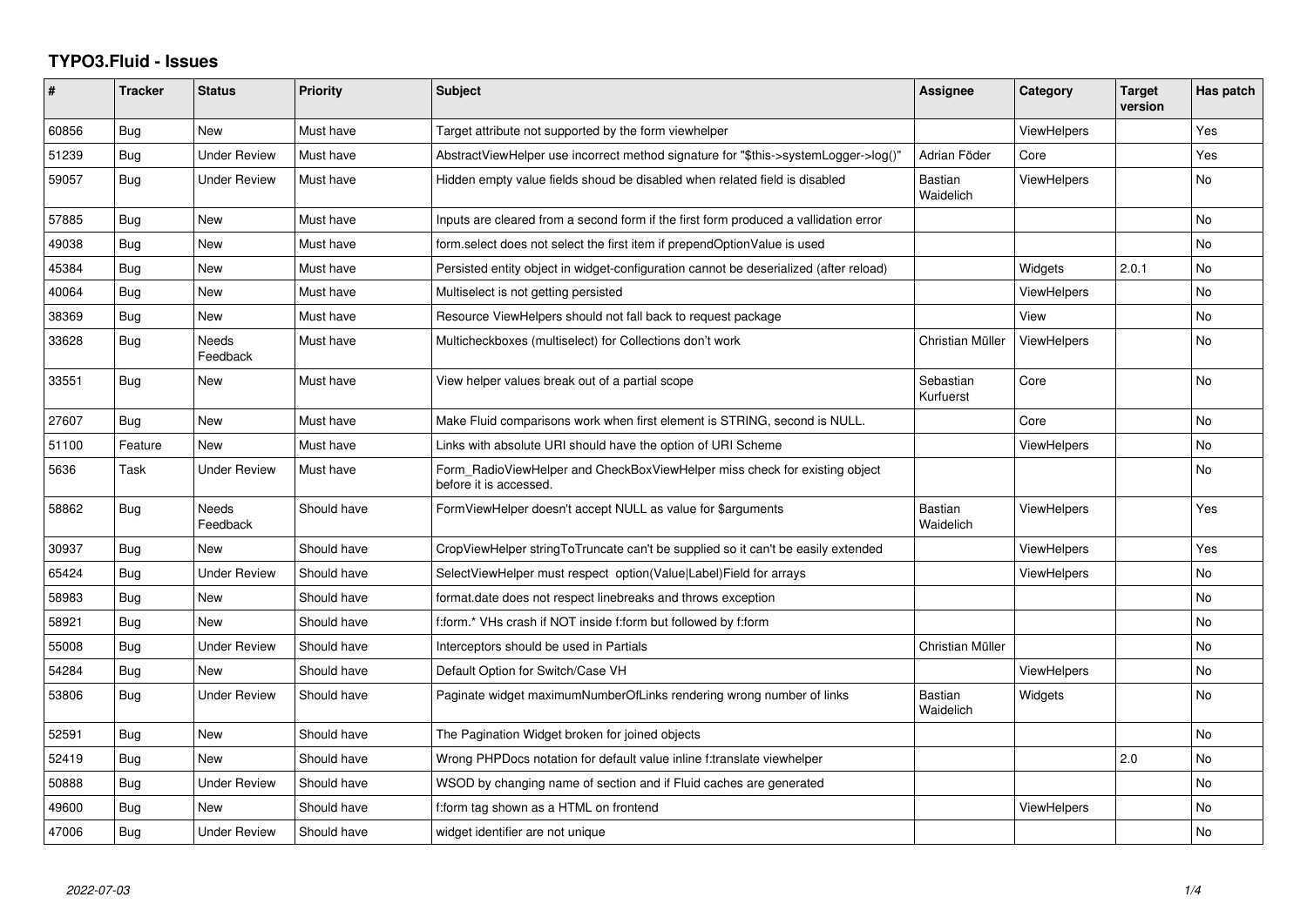| ∦     | <b>Tracker</b> | <b>Status</b>            | <b>Priority</b> | <b>Subject</b>                                                                                              | <b>Assignee</b>             | Category           | <b>Target</b><br>version | Has patch |
|-------|----------------|--------------------------|-----------------|-------------------------------------------------------------------------------------------------------------|-----------------------------|--------------------|--------------------------|-----------|
| 46289 | <b>Bug</b>     | Needs<br>Feedback        | Should have     | Enable Escaping Interceptor in XML request format                                                           |                             | View               | 2.0.1                    | No        |
| 44234 | Bug            | <b>Under Review</b>      | Should have     | selectViewHelper's sorting does not respect locale collation                                                |                             | ViewHelpers        | 2.1                      | No        |
| 40998 | <b>Bug</b>     | <b>Under Review</b>      | Should have     | Missing parent request namespaces in form field name prefix                                                 | Sebastian<br>Kurfuerst      | ViewHelpers        | 1.1.1                    | No        |
| 39990 | Bug            | New                      | Should have     | Same form twice in one template: hidden fields for empty values are only rendered<br>once                   |                             | Core               |                          | No        |
| 37619 | Bug            | New                      | Should have     | Fatal Error when using variable in name attribute of Section ViewHelper                                     |                             | <b>ViewHelpers</b> |                          | No        |
| 36662 | Bug            | <b>Needs</b><br>Feedback | Should have     | Checked state isn't always correct when property is collection                                              | Kevin Ulrich<br>Moschallski | ViewHelpers        | 1.1.1                    | No        |
| 36655 | Bug            | New                      | Should have     | Pagination Links                                                                                            |                             | Widgets            |                          | No        |
| 34682 | Bug            | <b>Under Review</b>      | Should have     | Radio Button missing checked on validation error                                                            |                             | <b>ViewHelpers</b> |                          | No        |
| 28554 | Bug            | New                      | Should have     | (v4) implement feature flag to disable caching                                                              |                             |                    |                          | No        |
| 28553 | Bug            | New                      | Should have     | improve XHProf test setup                                                                                   |                             |                    |                          | No.       |
| 28552 | Bug            | New                      | Should have     | (v5) write ViewHelper test for compiled run; adjust functional test to do two passes<br>(uncached & cached) |                             |                    |                          | No        |
| 28551 | Bug            | Accepted                 | Should have     | (v4) backport VHTest                                                                                        | Sebastian<br>Kurfuerst      |                    |                          | No        |
| 28550 | Bug            | <b>New</b>               | Should have     | (v4) make widgets cacheable, i.e. not implement childnodeaccess interface                                   |                             |                    |                          | No        |
| 28549 | <b>Bug</b>     | New                      | Should have     | make widgets cacheable, i.e. not implement childnodeaccess interface                                        |                             |                    |                          | No        |
| 12863 | Bug            | New                      | Should have     | Attributes of a viewhelper can't contain a '-'                                                              | Sebastian<br>Kurfuerst      | Core               |                          | No        |
| 8648  | Bug            | <b>New</b>               | Should have     | format.crop ViewHelper should support all features of the crop stdWrap function                             |                             | ViewHelpers        |                          | No        |
| 3481  | Bug            | New                      | Should have     | Use ViewHelperVariableContainer in PostParseFacet                                                           |                             | Core               |                          | No        |
| 52536 | <b>Bug</b>     | <b>Under Review</b>      | Should have     | Errorclass not set if no property-attribute set                                                             |                             |                    |                          |           |
| 13045 | Bug            | New                      | Should have     | Entity decode of strings are different between if-conditions and output of variable                         |                             |                    |                          |           |
| 60271 | Feature        | New                      | Should have     | Paginate viewhelper, should also support arrays                                                             |                             |                    |                          | No        |
| 60003 | Feature        | New                      | Should have     | Add required-Attribute to f:form.password                                                                   |                             | ViewHelpers        |                          | No.       |
| 52640 | Feature        | <b>Under Review</b>      | Should have     | Create an UnlessViewHelper as opposite to the IfViewHelper                                                  | Marc Neuhaus                |                    |                          | No        |
| 51277 | Feature        | New                      | Should have     | ViewHelper context should be aware of actual file occurrence                                                |                             |                    |                          | No        |
| 49756 | Feature        | <b>Under Review</b>      | Should have     | Select values by array key in checkbox viewhelper                                                           |                             |                    |                          | No        |
| 46545 | Feature        | New                      | Should have     | Better support for arrays in options of SelectViewHelper                                                    |                             |                    |                          | No        |
| 46257 | Feature        | <b>Under Review</b>      | Should have     | Add escape sequence support for Fluid                                                                       |                             | Core               |                          | No        |
| 45153 | Feature        | New                      | Should have     | f:be.menus.actionMenuItem - Detection of the current select option is insufficient                          |                             |                    |                          | No        |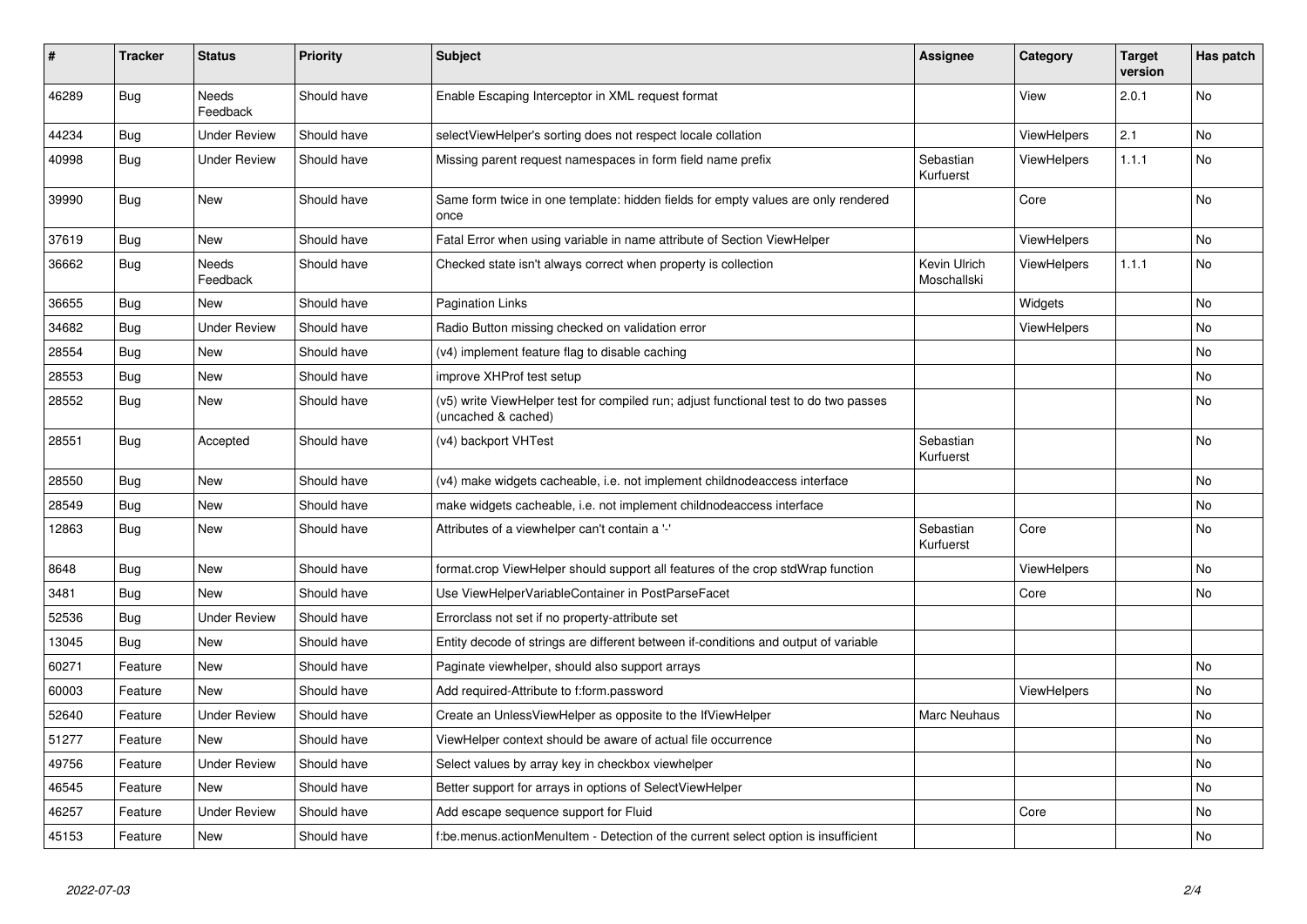| #     | <b>Tracker</b> | <b>Status</b>       | <b>Priority</b> | <b>Subject</b>                                                                                         | <b>Assignee</b>        | Category           | <b>Target</b><br>version | Has patch |
|-------|----------------|---------------------|-----------------|--------------------------------------------------------------------------------------------------------|------------------------|--------------------|--------------------------|-----------|
| 43346 | Feature        | <b>Under Review</b> | Should have     | Allow property mapping configuration via template                                                      | Karsten<br>Dambekalns  | ViewHelpers        | 2.1                      | No        |
| 42397 | Feature        | <b>New</b>          | Should have     | Missing viewhelper for general links                                                                   |                        |                    |                          | <b>No</b> |
| 40081 | Feature        | <b>New</b>          | Should have     | Allow assigned variables as keys in arrays                                                             |                        |                    |                          | No        |
| 39936 | Feature        | <b>New</b>          | Should have     | registerTagAttribute should handle default values                                                      |                        | <b>ViewHelpers</b> |                          | <b>No</b> |
| 38130 | Feature        | New                 | Should have     | Checkboxes and multiple select fields should have an assignable default value                          |                        |                    |                          | No        |
| 37095 | Feature        | New                 | Should have     | It should be possible to set a different template on a Fluid TemplateView inside an<br>action          | Christopher<br>Hlubek  |                    |                          | No        |
| 36410 | Feature        | New                 | Should have     | Allow templates to send arguments back to layout                                                       |                        | <b>ViewHelpers</b> |                          | No        |
| 33394 | Feature        | Needs<br>Feedback   | Should have     | Logical expression parser for BooleanNode                                                              | <b>Tobias Liebig</b>   | Core               |                          | No        |
| 33215 | Feature        | New                 | Should have     | RFC: Dynamic values in ObjectAccess paths                                                              |                        |                    |                          | <b>No</b> |
| 31955 | Feature        | <b>New</b>          | Should have     | f:uri.widget                                                                                           |                        | Widgets            |                          | No        |
| 5933  | Feature        | Accepted            | Should have     | Optional section rendering                                                                             | Sebastian<br>Kurfuerst | <b>ViewHelpers</b> |                          | <b>No</b> |
| 3291  | Feature        | Needs<br>Feedback   | Should have     | Cacheable viewhelpers                                                                                  |                        |                    |                          | No        |
| 45345 | Feature        | Needs<br>Feedback   | Should have     | Easy to use comments for fluid that won't show in output                                               |                        |                    |                          |           |
| 9514  | Feature        | New                 | Should have     | Support explicit Array Arguments for ViewHelpers                                                       |                        |                    |                          |           |
| 4704  | Feature        | New                 | Should have     | Improve parsing exception messages                                                                     |                        | Core               |                          |           |
| 32035 | Task           | New                 | Should have     | Improve fluid error messages                                                                           |                        | Core               |                          | Yes       |
| 56237 | Task           | New                 | Should have     | in-line (Condition) View Helpers should not evaluate on parsing                                        |                        |                    |                          | <b>No</b> |
| 54195 | Task           | New                 | Should have     | Rename and move FormViewHelper's errorClass value, currently 'f3-form-error'                           | Adrian Föder           | <b>ViewHelpers</b> |                          | No        |
| 47669 | Task           | New                 | Should have     | FormViewHelper does not define the default request method                                              |                        |                    |                          | <b>No</b> |
| 46091 | Task           | Needs<br>Feedback   | Should have     | Show source file name and position on exceptions during parsing                                        |                        |                    |                          | <b>No</b> |
| 45394 | Task           | New                 | Should have     | Forwardport Unit test for standalone view                                                              |                        | View               |                          | <b>No</b> |
| 43072 | Task           | New                 | Should have     | Remove TOKENS for adding templates fallback in Backporter                                              |                        | View               |                          | No        |
| 43071 | Task           | New                 | Should have     | Remove TOKENS for adding fallback teplates in B                                                        |                        |                    |                          | No        |
| 42743 | Task           | New                 | Should have     | Remove inline style for hidden form fields                                                             |                        |                    |                          | No        |
| 10911 | Task           | New                 | Should have     | Tx Fluid ViewHelpers Form AbstractFormViewHelper->renderHiddenIdentityField<br>should be more reliable |                        | <b>ViewHelpers</b> |                          | No        |
| 8491  | Task           | Needs<br>Feedback   | Should have     | link.action and uri.action differ in absolute argument                                                 | Karsten<br>Dambekalns  | ViewHelpers        |                          | No.       |